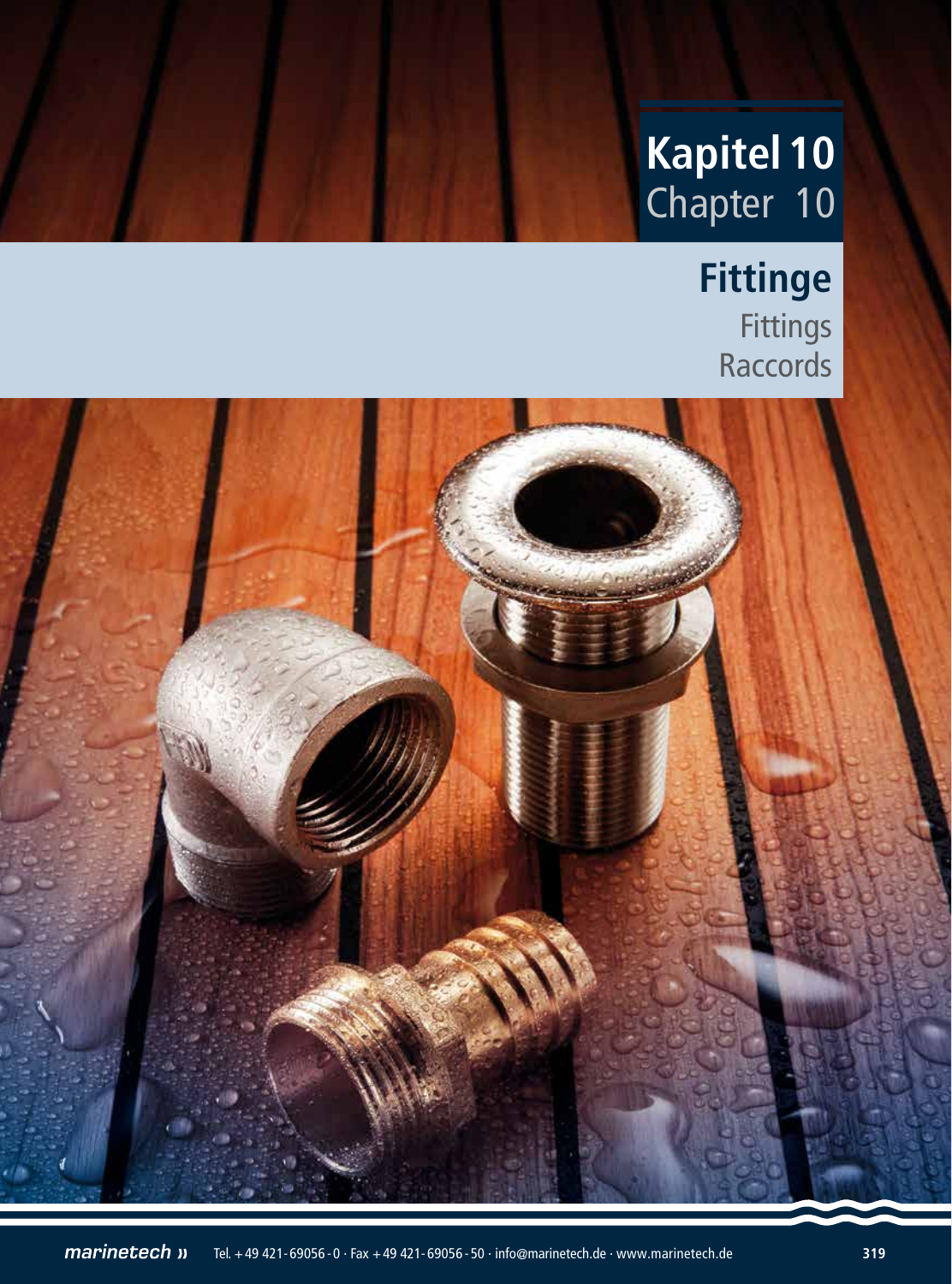

### **8748 Borddurchlass mit Schlauchanschluss** / A4-AISI 316<br>**8748** Thru-hull with hose connector / Passe-coque

Thru-hull with hose connector / Passe-coque





| <b>Bestell-Nr.</b><br>Order no. | Zoll<br>Inch | А  |     |    |    | <b>Box</b> | *€/Stück<br>*€/piece |
|---------------------------------|--------------|----|-----|----|----|------------|----------------------|
| 8748458                         | 5/8          | 16 | 81  | 48 | 28 |            | 10,50                |
| 8748434                         | 3/4          | 19 | 86  | 48 | 28 |            | 12,70                |
| 874841                          |              | 25 | 103 | 48 | 28 |            | 13,00                |
| 874841 14                       | 11/4         | 32 | 133 | 60 | 33 |            | 15,10                |
| 874841 12                       | 1/2          | 38 | 144 | 60 | 44 |            | 21,30                |

Mit Edelstahl Oberteil – Borddurchlass Kunststoff

Upper part stainless steel – body plastic.

## **814757 Borddurchlass mit Schlauchanschluss** / Plastik<br> **814757** Thru-hull with hose connector / Passe-coque en plastique



| D |   |
|---|---|
|   | Ė |
|   |   |

| <b>Bestell-Nr.</b><br>Order no. | Zoll<br>Inch | А  |    |    |    | <b>Box</b> | *€/Stück<br>*€/piece |
|---------------------------------|--------------|----|----|----|----|------------|----------------------|
| 814757358                       | 5/8          | 16 | 71 | 42 | 36 |            | 1,80                 |
| 814757334                       | 3/4          | 19 | 76 | 51 | 42 | 5          | 2,40                 |
| 81475731                        |              | 25 | 87 | 62 | 50 | 5          | 2,50                 |
| 81475731 14                     | 11/4         | 32 | 91 | 69 | 50 | 5          | 2,90                 |
| 81475731 12                     | 11/2         | 38 | 96 | 74 | 48 | 5          | 4,20                 |

**8605**



#### **Borddurchlass mit Gewinde** / A4-AISI 316 Thru-hull with thread / Passe-coque

L

D

| <b>Bestell-Nr.</b><br>Order no. | Zoll<br><b>Inch</b> |    | D  | <b>Box</b> | *€/Stück<br>*€/piece |
|---------------------------------|---------------------|----|----|------------|----------------------|
| 8605438                         | 3/8                 | 54 | 35 |            | 20,50                |
| 8605412                         | 1/2                 | 59 | 40 |            | 21,00                |
| 8605434                         | 3/4                 | 65 | 47 |            | 21,30                |
| 860541                          |                     | 73 | 55 |            | 33,00                |
| 860541_14                       | 11/4                | 77 | 64 |            | 41.00                |
| 860541 12                       | 11/2                | 83 | 75 |            | 52,00                |

**8620**

### **Borddurchlass mit Schlauchanschluss** / A4-AISI 316

Thru-hull with hose connector / Passe-coque

| a di<br>٠                                                          | ٠<br>. .                  |
|--------------------------------------------------------------------|---------------------------|
| <br>$\sim$<br>-<br>۰<br>__<br>-<br>m<br>-<br>٠<br>٠<br>٠<br>٠<br>٠ | ٠<br>٠<br>٠<br><br>۰<br>۰ |
| ٠                                                                  | ۰<br>۰                    |
|                                                                    |                           |

| ۰D |   |
|----|---|
|    | E |
|    |   |
|    |   |
| ł  |   |

| <b>Bestell-Nr.</b><br>Order no. | Zoll<br>Inch | А  |    | D  | E  | <b>Box</b> | *€/Stück<br>*€/piece |
|---------------------------------|--------------|----|----|----|----|------------|----------------------|
| 8620438                         | 3/8          | 10 | 52 | 35 | 26 |            | 15,90                |
| 8620412                         | 1/2          | 13 | 52 | 35 | 26 |            | 16,50                |
| 8620434                         | 3/4          | 19 | 59 | 39 | 26 |            | 18,50                |
| 862041                          |              | 25 | 68 | 49 | 40 |            | 24,00                |
| 862041 14                       | 11/4         | 32 | 72 | 55 | 41 |            | 29,60                |
| 862041 12                       | 1/2          | 38 | 77 | 64 | 43 |            | 37,40                |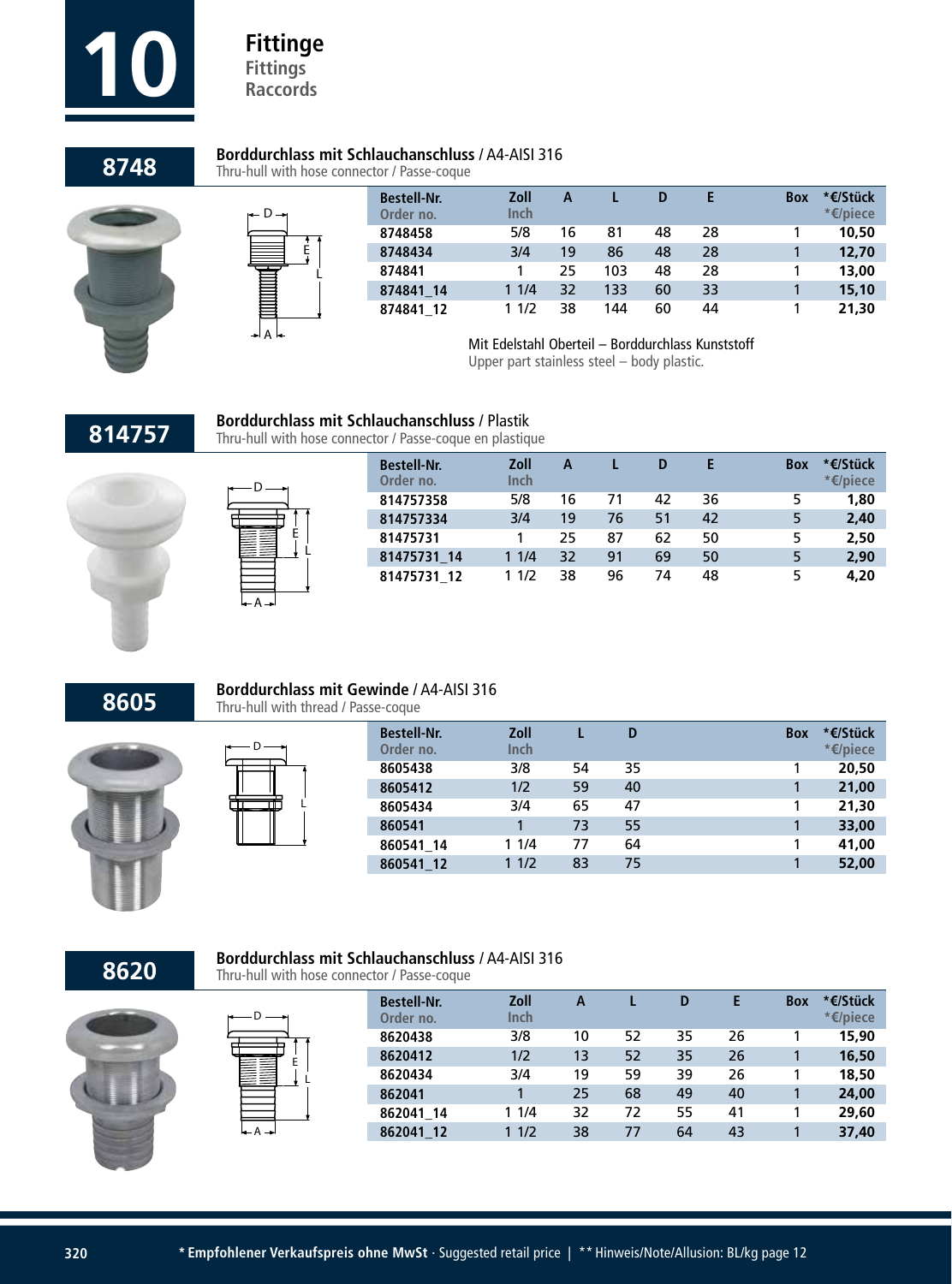

**8639**

## **Fittinge Fittings**

### **Wassereinlass mit Gewinde** / A4-AISI 316

Water intake with thread / Crépine passe-coque



E

D

**A** IIII

| <b>Bestell-Nr.</b><br>Order no. | Zoll<br><b>Inch</b> | D   |    | <b>Box</b> | *€/Stück<br>*€/piece |                 |
|---------------------------------|---------------------|-----|----|------------|----------------------|-----------------|
| 8639438                         | 3/8                 | 78  | 67 |            | 14,50                |                 |
| 8639412                         | 1/2                 | 90  | 72 |            | 26,80                |                 |
| 8639434                         | 3/4                 | 103 | 80 |            | 33,20                |                 |
| 863941                          |                     | 107 | 75 |            | 42,50                |                 |
| 863941 14                       | 11/4                | 116 | 77 |            | 46,70                | in 1991<br>Nati |
| 863941 12                       | 11/2                | 133 | 81 |            | 59,80                |                 |



**Borddurchlass, 90° mit Schlauchanschluss / A4-AISI 316**<br>Thru-hull, 90° with hose connector / Pass-coque à 90° **8749** 

| <b>Bestell-Nr.</b><br>Order no. | Zoll<br>Inch | A  |     |    | F. | *€/Stück<br><b>Box</b><br>*€/piece |
|---------------------------------|--------------|----|-----|----|----|------------------------------------|
| 8749434                         | 3/4          | 19 | 81  | 48 | 28 | 14,50                              |
| 874941 12                       | 11/2         | 38 | 119 | 60 | 33 | 19,20                              |

Mit Edelstahl Oberteil – Borddurchlass Kunststoff

Upper part stainless steel – body plastic.



**8893**





**Borddurchlass, 90° mit Schlauchanschluss** / A4-AISI 316 Thru-hull, 90° with hose connector / Pass-coque à 90°

| <b>Bestell-Nr.</b><br>Order no. | Zoll<br>Inch | А  |    | D  |    | *€/Stück<br><b>Box</b><br>*€/piece |
|---------------------------------|--------------|----|----|----|----|------------------------------------|
| 8893434                         | 3/4          | 19 | 65 | 41 | 19 | 29,30                              |
| 889341                          |              | 25 | 69 | 41 | 19 | 33,70                              |
| 889341 12                       | 11/2         | 38 | 89 | 60 | 19 | 54,50                              |
|                                 |              |    |    |    |    |                                    |

| Kugelhahnventil 2-teilig / A4-AISI 316<br>Ball valve 2 part / Vanne 1/4 de tour | 8621 |
|---------------------------------------------------------------------------------|------|
|                                                                                 |      |

|            | <b>Bestell-Nr.</b><br>Order no. | Zoll<br><b>Inch</b> | <b>Box</b> | *€/Stück<br>*€/piece |
|------------|---------------------------------|---------------------|------------|----------------------|
|            | 8621438                         | 3/8                 |            | 20,00                |
|            | 8621412                         | 1/2                 |            | 24,30                |
|            | 8621434                         | 3/4                 |            | 33,10                |
|            | 862141                          |                     |            | 48,50                |
|            | 862141 14                       | 11/4                |            | 72,60                |
|            | 862141 12                       | 11/2                |            | 93,50                |
| <b>NEW</b> | 862142                          | 2                   |            | 185,00               |

**10**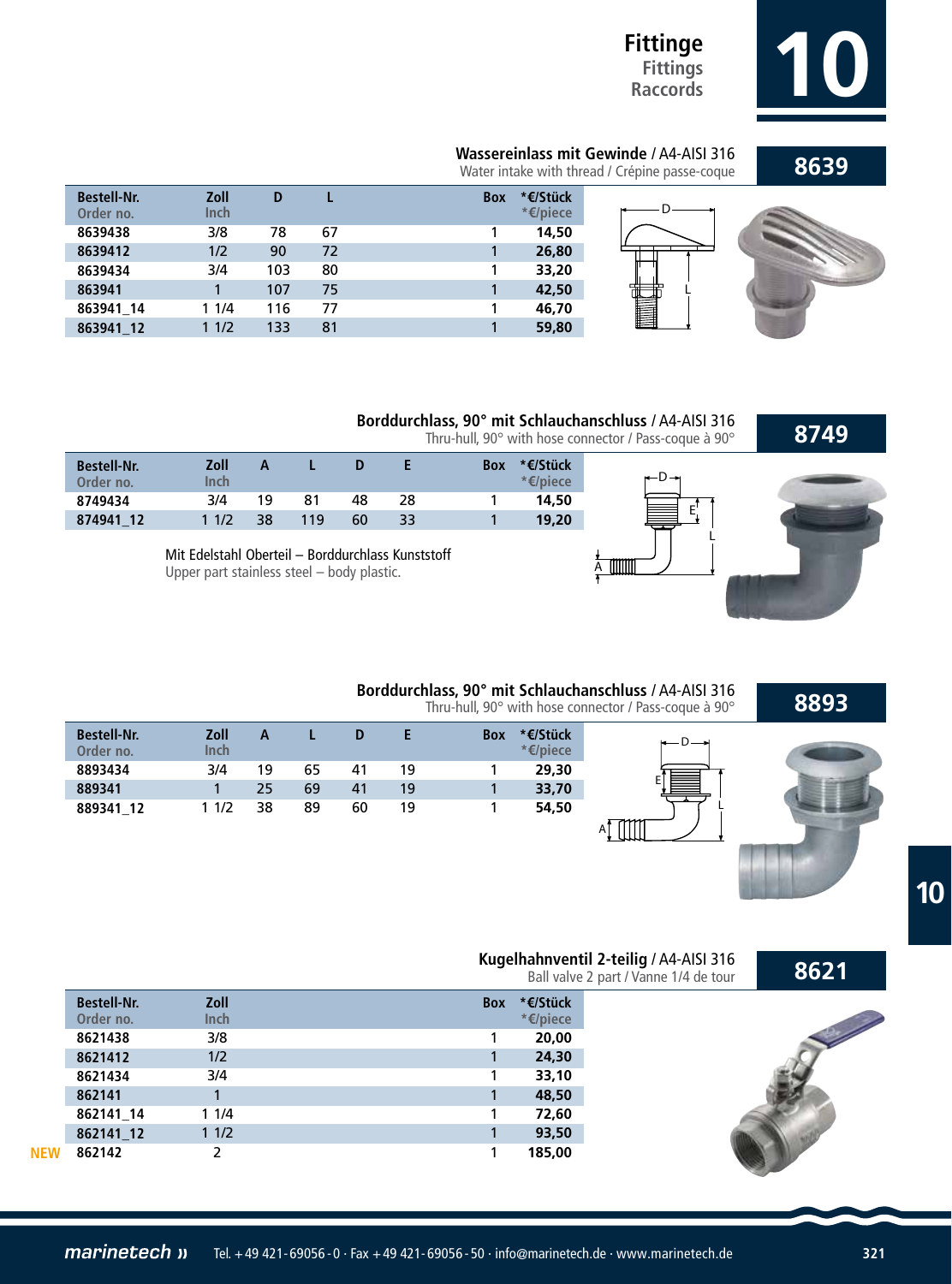

**8638** T-Stück mit Innengewinde / A4-AISI 316<br>**8638** Tee fitting with internal thread / Té femelle -femelle en laiton

| <b>Bestell-Nr.</b> | Zoll | <b>Box</b> | *€/Stück |
|--------------------|------|------------|----------|
| Order no.          | Inch |            | *€/piece |
| 8638438            | 3/8  |            | 5,70     |
| 8638412            | 1/2  |            | 7,00     |
| 8638434            | 3/4  |            | 8,00     |
| 863841             |      |            | 10,50    |
| 863841 14          | 11/4 |            | 24,10    |
| 863841_12          | 11/2 |            | 27,40    |
|                    |      |            |          |

**8606**



### **Anschlussstück mit Innengewinde** / A4-AISI 316

Socket with internal thread / Raccord

| <b>Bestell-Nr.</b><br>Order no. | Zoll<br><b>Inch</b> | <b>Box</b> | *€/Stück<br>*€/piece |
|---------------------------------|---------------------|------------|----------------------|
| 8606438                         | 3/8                 |            | 2,90                 |
| 8606412                         | 1/2                 |            | 3,40                 |
| 8606434                         | 3/4                 |            | 5,30                 |
| 860641                          |                     |            | 6,90                 |
| 860641 14                       | 11/4                |            | 14,20                |
| 860641 12                       | 11/2                |            | 15,00                |

**8623**



### **Rohrbogen, 45° mit Innengewinde** / A4-AISI 316

Elbow fitting, 45° with internal thread / Coude femelle 45° - femelle en laiton

| <b>Bestell-Nr.</b><br>Order no. | Zoll<br><b>Inch</b> | <b>Box</b> | *€/Stück<br>*€/piece |
|---------------------------------|---------------------|------------|----------------------|
| 8623438                         | 3/8                 |            | 3,20                 |
| 8623412                         | 1/2                 |            | 3,70                 |
| 8623434                         | 3/4                 |            | 6,00                 |
| 862341                          |                     |            | 7,00                 |
| 862341 14                       | 11/4                |            | 11,40                |
| 862341 12                       | 11/2                |            | 12,50                |
|                                 |                     |            |                      |

**8625**

#### **Rohrbogen, 90°, mit Innen- und Aussengewinde** / A4-AISI 316

Elbow fitting, 90°, with internal and external thread / Coude mâle-femelle 90°

| <b>Bestell-Nr.</b><br>Order no. | Zoll<br><b>Inch</b> | <b>Box</b> | *€/Stück<br>*€/piece |
|---------------------------------|---------------------|------------|----------------------|
| 8625438                         | 3/8                 |            | 3,00                 |
| 8625412                         | 1/2                 |            | 4,30                 |
| 8625434                         | 3/4                 |            | 7,60                 |
| 862541                          |                     |            | 9,00                 |
| 862541 14                       | 11/4                |            | 14,70                |
| 862541 12                       | 11/2                |            | 17,80                |
|                                 |                     |            |                      |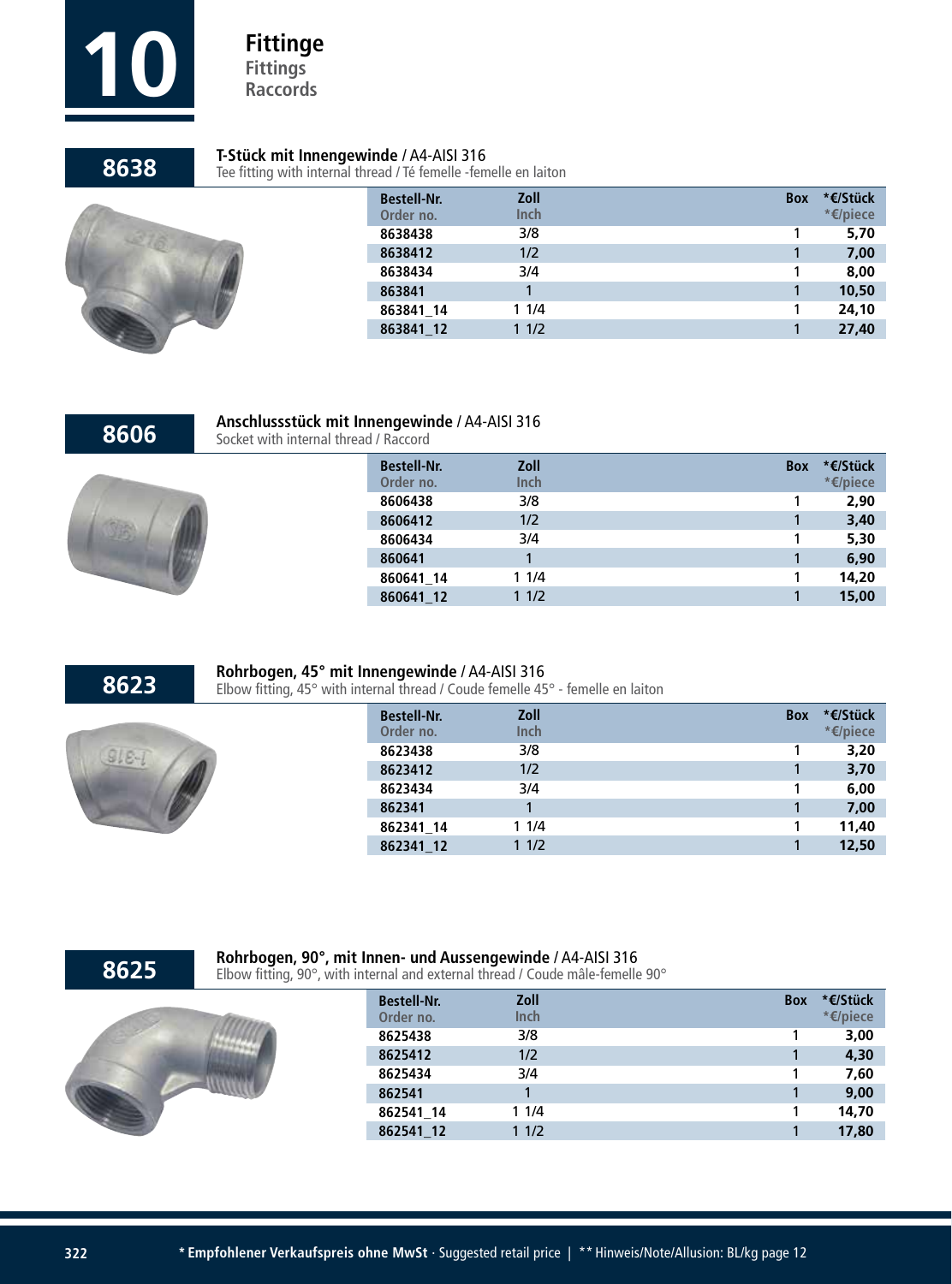

**Rohrbogen, 90°, mit Innengewinde** / A4-AISI 316<br>**8624** Elbow fitting, 90°, with internal thread / Coude femelle 90° femelle en laiton

| <b>Bestell-Nr.</b><br>Order no. | Zoll<br><b>Inch</b> | <b>Box</b> | *€/Stück<br>*€/piece |
|---------------------------------|---------------------|------------|----------------------|
| 8624438                         | 3/8                 |            | 3,50                 |
| 8624412                         | 1/2                 |            | 4,10                 |
| 8624434                         | 3/4                 |            | 5,50                 |
| 862441                          |                     |            | 7,50                 |
| 862441 14                       | 11/4                |            | 10,80                |
| 862441 12                       | 11/2                |            | 14,20                |



#### **Schlauchanschluss mit Aussengewinde** / A4-AISI 316

Hose connector with external thread / Embout mâle

| <b>Bestell-Nr.</b><br>Order no. | Zoll<br>Inch | Für Schlauch<br>For hose | <b>Box</b> | *€/Stück<br>*€/piece |
|---------------------------------|--------------|--------------------------|------------|----------------------|
| 8622438                         | 3/8          | 10                       |            | 4,30                 |
| 8622412                         | 1/2          | 13                       |            | 6,10                 |
| 8622434                         | 3/4          | 19                       |            | 7,20                 |
| 862241                          |              | 25                       |            | 10,50                |
| 862241 14                       | 11/4         | 32                       |            | 13,40                |
| 862241 12                       | 11/2         | 38                       |            | 20,50                |



#### **Schlauchanschluss mit Innengewinde** / A4-AISI 316 Hose connector with internal thread / Embout femelle

| <b>Bestell-Nr.</b><br>Order no. | Zoll<br><b>Inch</b> | Für Schlauch<br><b>For hose</b> | <b>Box</b> | *€/Stück<br>*€/piece |
|---------------------------------|---------------------|---------------------------------|------------|----------------------|
| 8640438                         | 3/8                 | 10                              |            | 4,20                 |
| 8640412                         | 1/2                 | 13                              |            | 5,00                 |
| 8640434                         | 3/4                 | 19                              |            | 16,60                |
| 864041                          |                     | 25                              |            | 23,70                |
| 864041 14                       | 11/4                | 32                              |            | 24,00                |
| 864041 12                       | 11/2                | 38                              |            | 25,00                |



#### **Doppelgewindestück mit Außengewinde** / A4-AISI 316

Double nipple with external thread / Mamelon

| <b>Bestell-Nr.</b> | Zoll        | <b>Box</b> | *€/Stück |
|--------------------|-------------|------------|----------|
| Order no.          | <b>Inch</b> |            | *€/piece |
| 8627438            | 3/8         |            | 2,00     |
| 8627412            | 1/2         |            | 2,80     |
| 8627434            | 3/4         |            | 5,80     |
| 862741             |             |            | 6,10     |
| 862741 14          | 11/4        |            | 9.10     |
| 862741 12          | 11/2        |            | 10,50    |
|                    |             |            |          |

Г



**8627**

**10**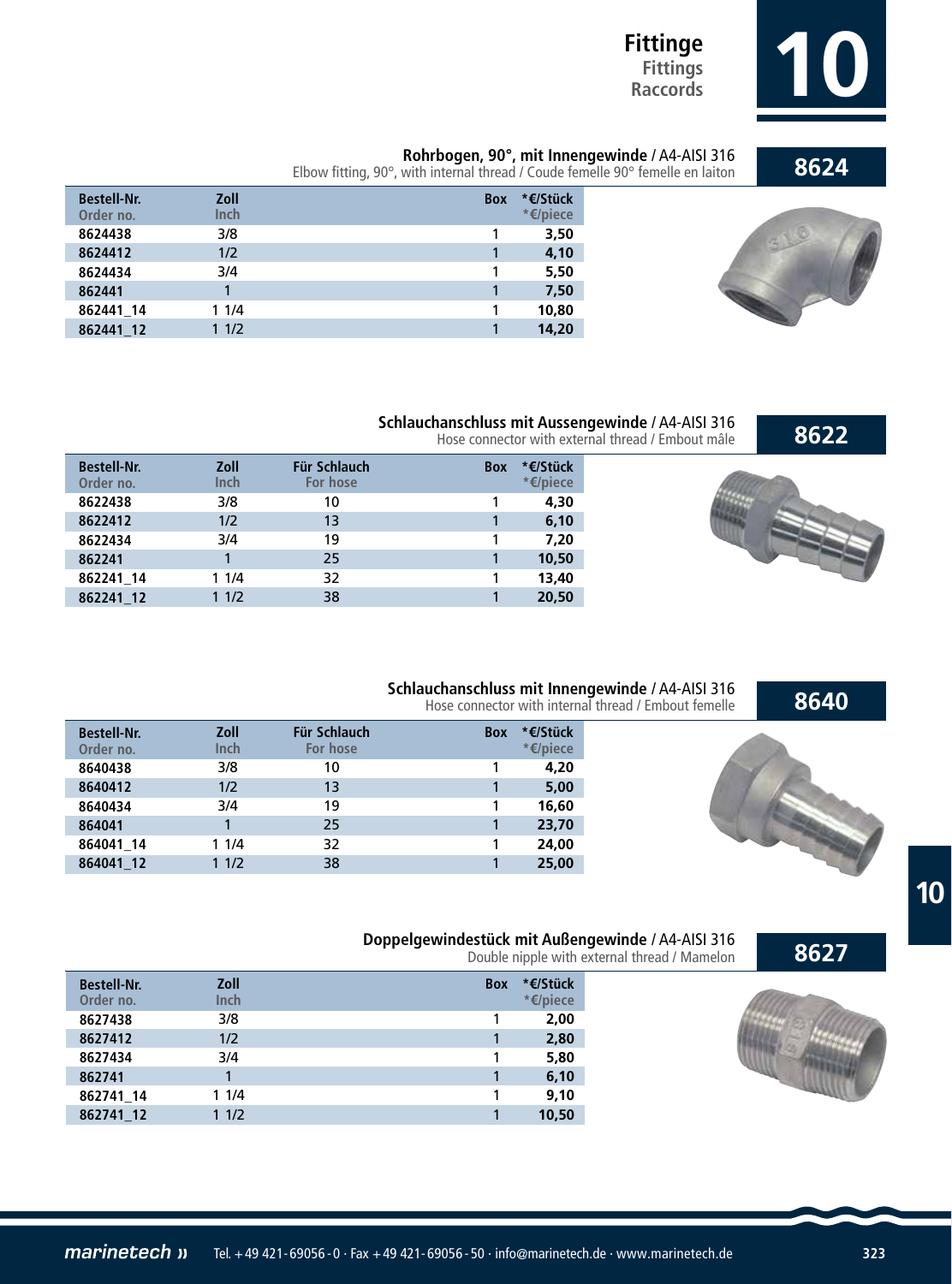

## **8626** Reduzierstück mit Innen- und Aussengewinde / A4-AISI 316<br>**8626** Reducer nipple with internal and external thread / Réduction mâle-femelle



| <b>Bestell-Nr.</b><br>Order no. | Aussengewinde<br><b>External thread</b> | Innengewinde<br>Internal thread | <b>Box</b> | *€/Stück<br>$*€/piece$ |
|---------------------------------|-----------------------------------------|---------------------------------|------------|------------------------|
| 8626412                         | 1/2"                                    | 3/8''                           |            | 4,30                   |
| 8626434                         | 3/4''                                   | 1/2''                           |            | 5,10                   |
| 862641                          | 1 <sup>''</sup>                         | 3/4''                           |            | 6,10                   |
| 862641 14                       | 11/4"                                   | 1 <sup>II</sup>                 |            | 7,50                   |
| 862641 12                       | 11/2"                                   | 11/4"                           |            | 9,00                   |

### **8659**

#### **Wasserhahn** / A4-AISI 316 Water faucet / Robinet de cockpit

| <b>Bestell-Nr.</b><br>Order no. | <b>Wandanschluss</b><br><b>Wall connection</b> | <b>Schlauchanschluss</b><br><b>Hose connection</b> | <b>Box</b> | *€/Stück<br>$*$ $\epsilon$ /piece |
|---------------------------------|------------------------------------------------|----------------------------------------------------|------------|-----------------------------------|
| 8659434 1                       | 1/2"                                           | 3/4''                                              |            | 70.00                             |



#### **Reduzierstück mit Innen- und Aussengewinde** / Messing

Reducer nipple with internal and external thread - brass / Réducteur mâle -femelle en laiton



| <b>Bestell-Nr.</b> | Innengewinde    | Aussengewinde          | <b>Box</b> | *€/Stück |
|--------------------|-----------------|------------------------|------------|----------|
| Order no.          | Internal thread | <b>External thread</b> |            | *€/piece |
| 814563514 38       | 1/4''           | 3/8"                   |            | 3,00     |
| 814563538 12       | 3/8''           | 1/2''                  |            | 5,00     |
| 814563512 34       | 1/2''           | 3/4"                   |            | 6,30     |
| 814563534 1        | 3/4''           | 1 <sup>II</sup>        |            | 6,80     |

## **814564 Doppelgewindestück mit Aussengewinde / Messing <br>
Double nipple with external thread, brass / Mamelon en laiton**



| <b>Bestell-Nr.</b><br>Order no. | Zoll<br><b>Inch</b> | <b>Box</b> | *€/Stück<br>*€/piece |
|---------------------------------|---------------------|------------|----------------------|
| 814564514                       | 1/4                 |            | 3,30                 |
| 814564538                       | 3/8                 |            | 3,60                 |
| 814564512                       | 1/2                 |            | 4.70                 |
| 814564534                       | 3/4                 |            | 6.20                 |
| 81456451                        |                     | 1          | 10,00                |
| 81456451 14                     | 11/4                |            | 11,90                |
| 81456451 12                     | 11/2                |            | 22,20                |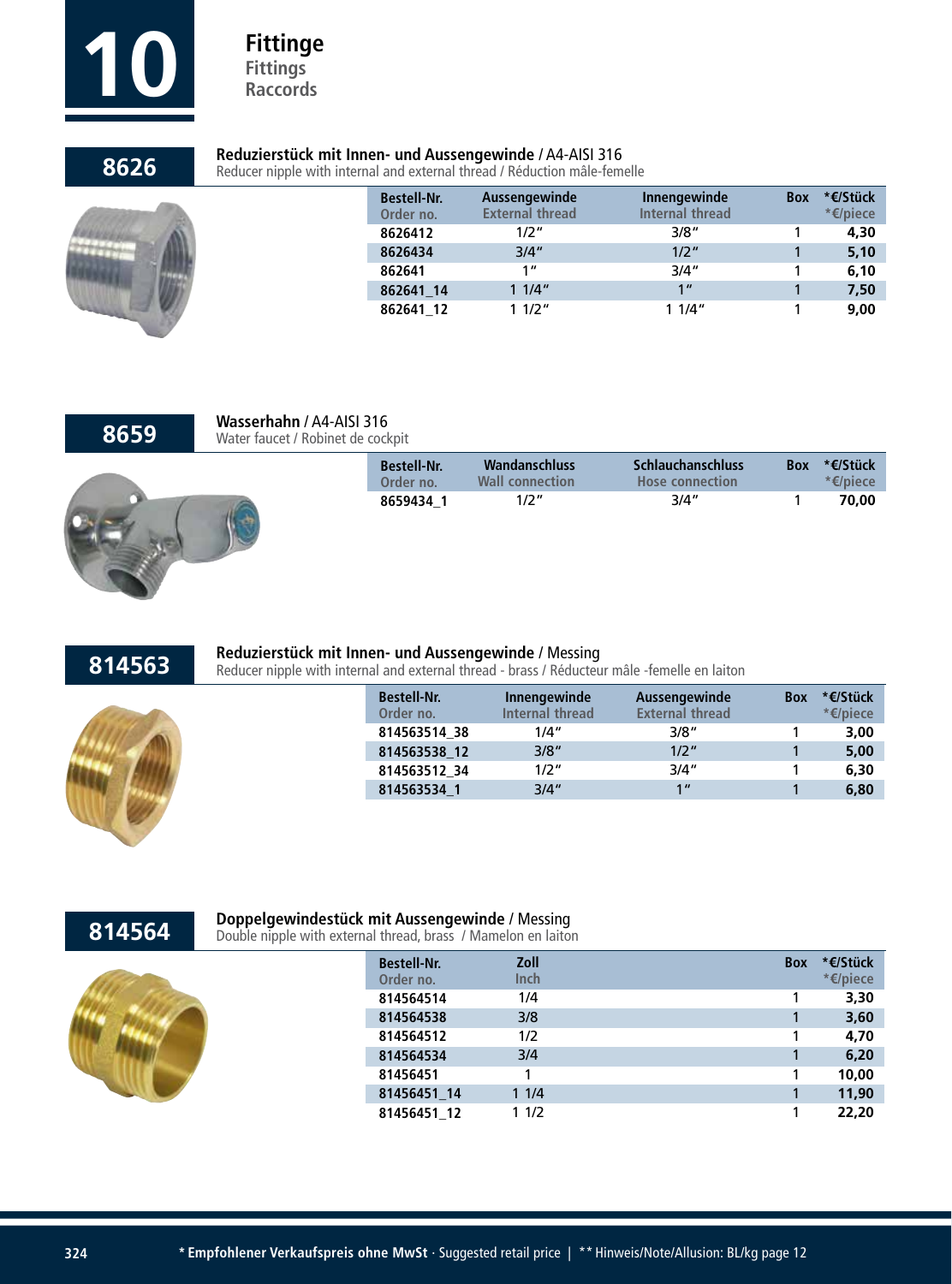

**814565**

## **Fittinge Fittings**

### **Reduzierstück mit Außengewinde** / Messing

Reducer nipple with external thread, brass / Réducteur mâle -mâle en laiton

| <b>Bestell-Nr.</b><br>Order no. | Aussengewinde 1<br><b>External thread 2</b> | Aussengewinde 2<br><b>External thread 2</b> | <b>Box</b> | *€/Stück<br>*€/piece |
|---------------------------------|---------------------------------------------|---------------------------------------------|------------|----------------------|
| 814565514                       | 1/4"                                        | 3/8"                                        |            | 3,50                 |
| 814565538                       | 3/8''                                       | 1/2''                                       |            | 4,40                 |
| 814565512                       | 1/2''                                       | 3/4''                                       |            | 7,10                 |
| 814565534                       | 3/4''                                       | 1 <sup>''</sup>                             |            | 9,30                 |
| 81456551                        | 1 <sup>''</sup>                             | 11/4"                                       |            | 13,20                |
| 81456551 14                     | 11/4"                                       | 11/2"                                       |            | 14,20                |



**Anschlussstück mit Innengewinde** / Messing

Socket with internal thread, brass / Manchon femelle en laiton

| <b>Bestell-Nr.</b><br>Order no. | Zoll<br>Inch | <b>Box</b> | *€/Stück<br>*€/piece |
|---------------------------------|--------------|------------|----------------------|
| 814566538                       | 3/8          |            | 3,80                 |
| 814566512                       | 1/2          |            | 7,60                 |
| 814566534                       | 3/4          |            | 8,00                 |
| 81456651                        |              |            | 10,00                |
| 81456651 14                     | 11/4         |            | 14,80                |
| 81456651 12                     | 11/2         |            | 16,50                |



#### **Rohrbogen, 90° mit Innen- und Aussengewinde** / Messing

Elbow fitting, 90º with internal and external thread, brass / Coude 90° mâle- femelle en laiton

| <b>Bestell-Nr.</b><br>Order no. | Zoll<br>Inch | <b>Box</b> | *€/Stück<br>*€/piece |
|---------------------------------|--------------|------------|----------------------|
| 814567514                       | 1/4          |            | 4,40                 |
| 814567538                       | 3/8          |            | 6,50                 |
| 814567512                       | 1/2          |            | 7.10                 |
| 814567534                       | 3/4          |            | 11,40                |
| 81456751                        |              |            | 16,90                |
| 81456751 14                     | 11/4         |            | 31,80                |
| 81456751 12                     | 11/2         |            | 38,80                |



**Rohrbogen, 90° mit Innengewinde / Messing<br>Elbow fitting, 90° with internal thread, brass / Coude 90° femelle - femelle en laiton <b>814568** 

| <b>Bestell-Nr.</b><br>Order no. | Zoll<br><b>Inch</b> | <b>Box</b> | *€/Stück<br>*€/piece |
|---------------------------------|---------------------|------------|----------------------|
| 814568514                       | 1/4                 |            | 4,00                 |
| 814568538                       | 3/8                 |            | 5,90                 |
| 814568512                       | 1/2                 |            | 7,10                 |
| 814568534                       | 3/4                 |            | 9,70                 |
| 81456851                        |                     | 1          | 30,00                |
| 81456851 14                     | 11/4                |            | 43,00                |
| 81456851 12                     | 11/2                | 1          | 73,00                |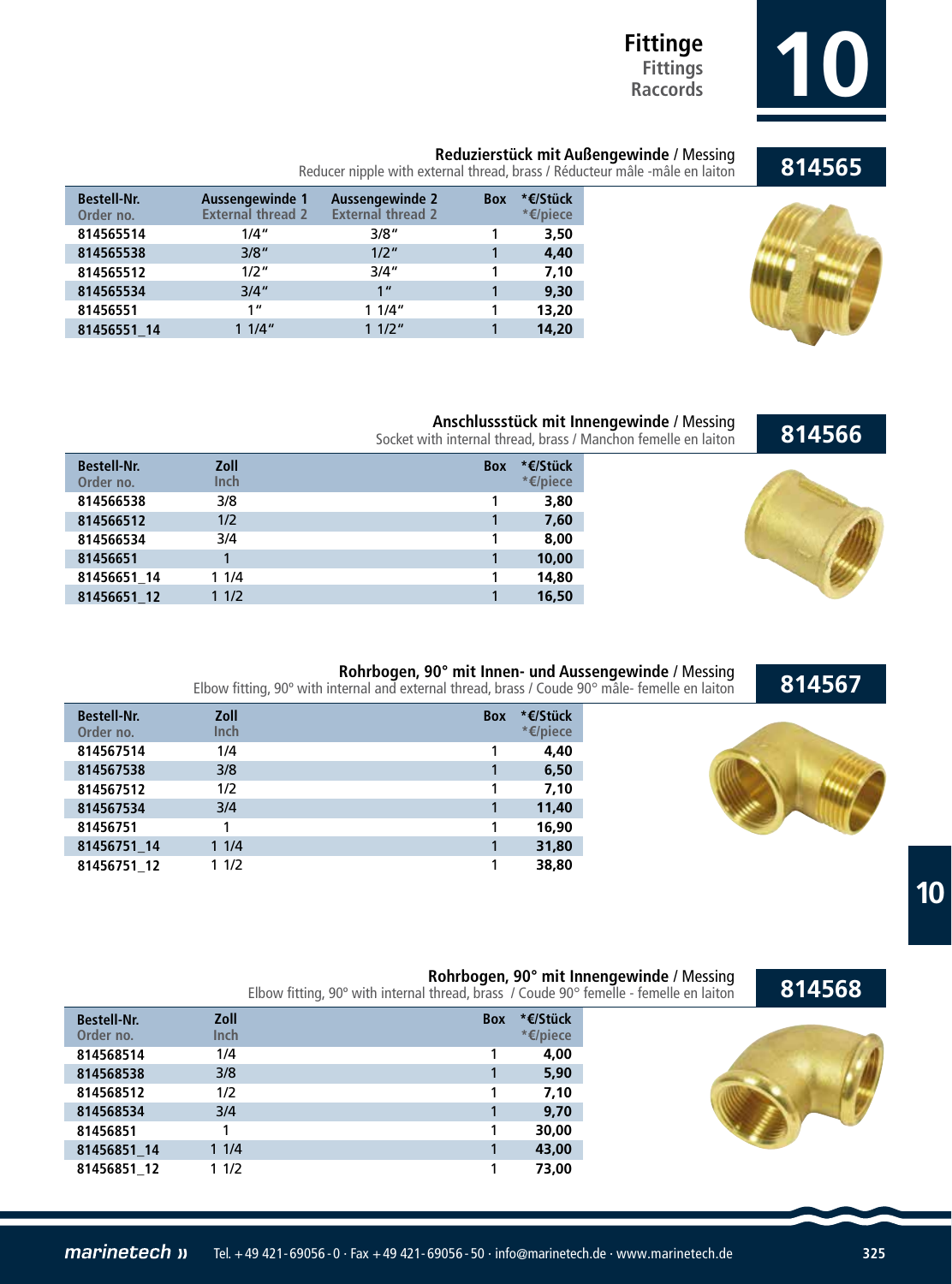

**814569**

#### **T-Stück mit Innengewinde** / Messing

Tee fitting with internal thread, brass / Té femelle - femelle en laiton



| <b>Bestell-Nr.</b> | Zoll        | <b>Box</b> | *€/Stück |
|--------------------|-------------|------------|----------|
| Order no.          | <b>Inch</b> |            | *€/piece |
| 814569514          | 1/4         |            | 5,10     |
| 814569538          | 3/8         |            | 5,50     |
| 814569512          | 1/2         |            | 9,80     |
| 814569534          | 3/4         |            | 11,40    |
| 81456951           |             |            | 24,30    |
| 81456951 14        | 11/4        |            | 28,10    |
| 81456951 12        | 11/2        |            | 52,40    |
|                    |             |            |          |



#### **Schlauchanschluss mit Innengewinde** / Messing

Hose connector with internal thread, brass / Embout filetage - femelle en laiton



| <b>Bestell-Nr.</b><br>Order no. | Zoll<br><b>Inch</b> | Für Schlauch<br><b>For hose</b> | <b>Box</b> | *€/Stück | *€/piece |
|---------------------------------|---------------------|---------------------------------|------------|----------|----------|
| 814572514 10                    | 1/4                 | 10                              |            |          | 4,20     |
| 814572514 13                    | 1/4                 | 13                              |            |          | 5,20     |
| 814572538 10                    | 3/8                 | 10                              |            |          | 4,80     |
| 814572538 13                    | 3/8                 | 13                              |            |          | 4,90     |
| 814572512 13                    | 1/2                 | 13                              |            | 1        | 6,90     |
| 814572512 19                    | 1/2                 | 19                              |            |          | 7.10     |
| 814572534 20                    | 3/4                 | 19                              |            |          | 7,60     |
| 81457251 25                     |                     | 25                              |            |          | 8,10     |
| 8145725114 32                   | 11/4                | 32                              |            |          | 13,50    |
| 8145725112 38                   | 11/2                | 38                              |            |          | 20,30    |
| 81457252 50                     | $\overline{2}$      | 50                              |            | 1        | 28,20    |



### **Schlauchanschluss mit Aussengewinde** / Messing

Hose connector with external thread, brass / Embout filetage mâle en laiton



| <b>Bestell-Nr.</b><br>Order no. | Zoll<br>Inch   | <b>Für Schlauch</b><br><b>For hose</b> | <b>Box</b> | *€/Stück<br>*€/piece |
|---------------------------------|----------------|----------------------------------------|------------|----------------------|
| 814573514 06                    | 1/4            | 6                                      | 1          | 4,00                 |
| 814573514 08                    | 1/4            | 8                                      | 1          | 4,10                 |
| 814573514 10                    | 1/4            | 10                                     | 1          | 4,20                 |
| 814573514 13                    | 1/4            | 13                                     | 1          | 4,30                 |
| 814573538 06                    | 3/8            | 6                                      | 1          | 5,40                 |
| 814573538 09                    | 3/8            | 9                                      | 1          | 5,50                 |
| 814573538 10                    | 3/8            | 10                                     | 1          | 5,60                 |
| 814573538 13                    | 3/8            | 13                                     | 1          | 5,70                 |
| 814573512 10                    | 1/2            | 10                                     | 1          | 5,10                 |
| 814573512_13                    | 1/2            | 13                                     | 1          | 5,20                 |
| 814573512_16                    | 1/2            | 16                                     | 1          | 5,30                 |
| 814573512_20                    | 1/2            | 19                                     | 1          | 5,40                 |
| 814573534 19                    | 3/4            | 19                                     | 1          | 7,30                 |
| 814573534 25                    | 3/4            | 25                                     | 1          | 7,60                 |
| 814573510 25                    | 1              | 25                                     | 1          | 7,80                 |
| 8145735114_32                   | 11/4           | 32                                     | 1          | 10,20                |
| 8145735112 38                   | 11/2           | 38                                     | 1          | 16,40                |
| 81457352 50                     | $\overline{2}$ | 50                                     | 1          | 24,40                |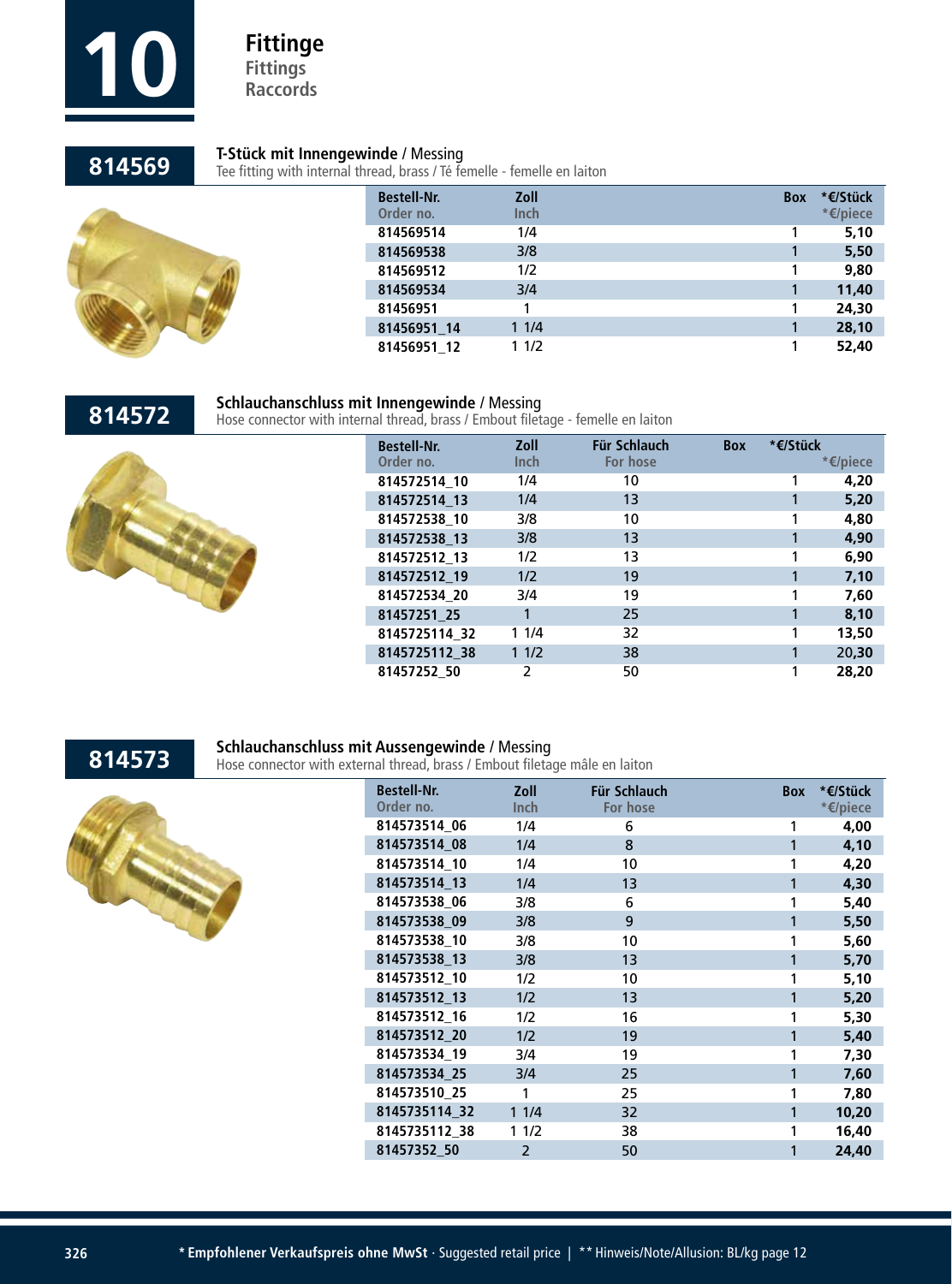

## **Fittinge Fittings**

**Endkappe mit Außengewinde / Messing<br>End cap with external thread, brass / Bouchon mâle en laiton <b>814574** 

| <b>Bestell-Nr.</b> | Zoll        | <b>Box</b> | *€/Stück |
|--------------------|-------------|------------|----------|
| Order no.          | <b>Inch</b> |            | *€/piece |
| 814574514          | 1/4         |            | 2,30     |
| 814574538          | 3/8         |            | 3,20     |
| 814574512          | 1/2         |            | 3,80     |
| 814574534          | 3/4         |            | 3,90     |
| 81457451           |             |            | 5,50     |
| 8145745114         | 11/4        |            | 10,50    |



**814576**

### **Borddurchlass mit Außengewinde** / Messing

Thru-hull with external thread, brass / Passe coque fileté en laiton

| <b>Bestell-Nr.</b><br>Order no. | Zoll<br><b>Inch</b> | <b>Box</b> | *€/Stück<br>*€/piece |
|---------------------------------|---------------------|------------|----------------------|
| 814576538                       | 3/8                 |            | 13,20                |
| 814576512                       | 1/2                 |            | 16,70                |
| 814576534                       | 3/4                 |            | 23,10                |
| 81457651                        | 1                   |            | 30,00                |
| 81457651 14                     | 11/4                |            | 41,10                |
| 81457651 12                     | 11/2                |            | 50,00                |
| 81457652                        |                     |            | 82,80                |



### **814577**

#### **Wasserablauf mit Außengewinde** / Messing

Water drain with external thread, brass / Crépine passe coque en laiton

| <b>Bestell-Nr.</b> | Zoll        | <b>Box</b> | *€/Stück |
|--------------------|-------------|------------|----------|
| Order no.          | <b>Inch</b> |            | *€/piece |
| 814577512          | 1/2         |            | 35,40    |
| 814577534          | 3/4         |            | 48,40    |
| 81457751           |             |            | 53,30    |
| 81457751 14        | 11/4        |            | 65,70    |
| 81457751 12        | 11/2        |            | 84,00    |
| 81457752           |             |            | 129,90   |



**10**